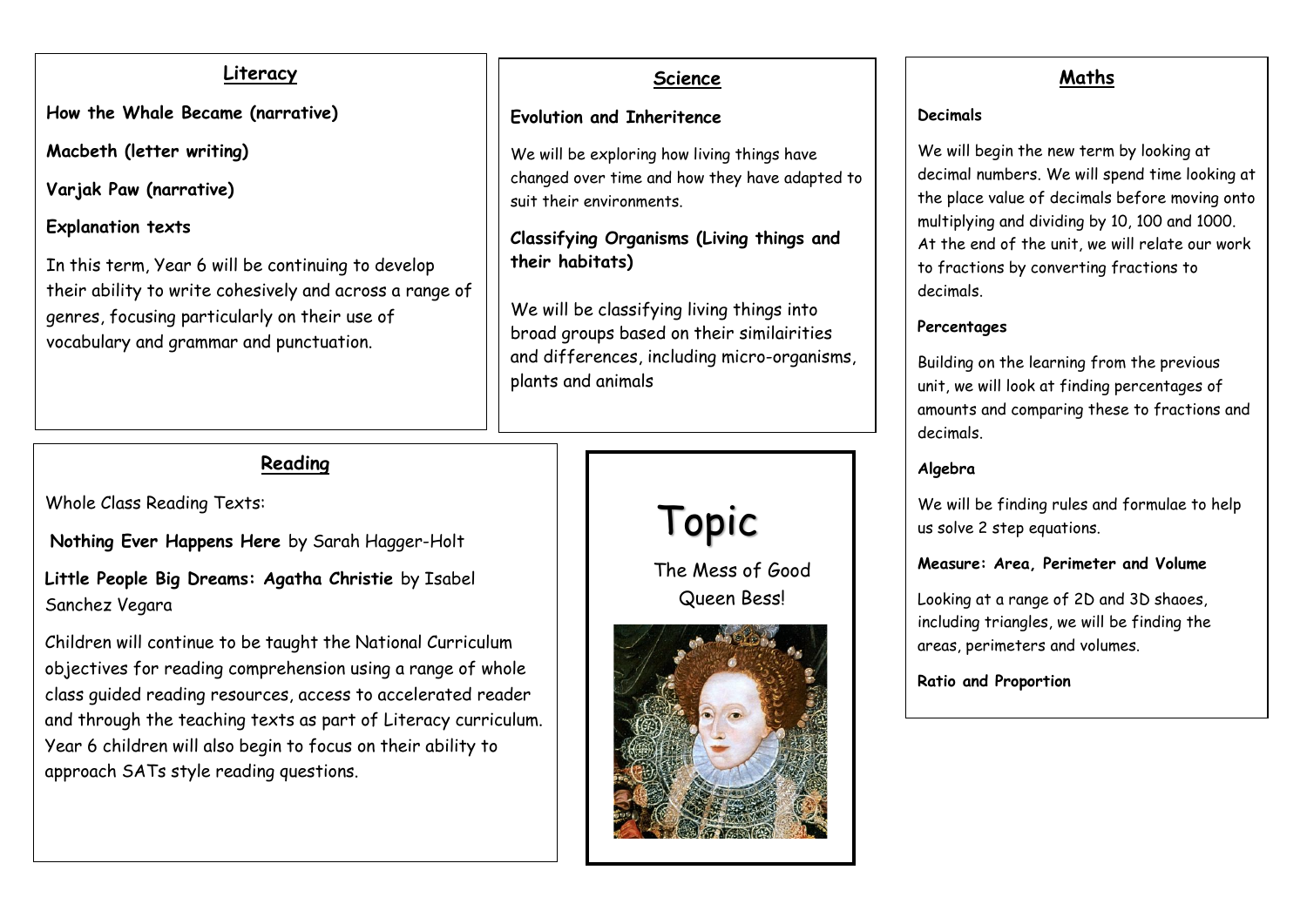#### **History**

### **The Elizabethan Era**

This term, children will be learning about the Tudor period, with a particular focus on the Elizabethan times, and where this lies in British history. We will explore the infamous Kings and Queens and their equally famous allies such as Sir Francis Drake. We will be learning about life during Elizabeth I's reign and deciding if it was all just banquets and fun!

### **Geography**

### **Local Area Study**

We will be able to identify the position and significance of latitude, longitude, Equator, Northern Hemisphere, Southern Hemisphere, the Tropics of Cancer and Capricorn, Arctic and Antarctic Circle, the Prime/Greenwich Meridian and time zones (including day and night). Children will analyse statistics, describe how physical festures affect human activity, look how regions are interconnected and look at settlements. We will use a range of geographical resources and different ypes of fieldwork recording results in different kinds of ways. Children will learn to use the eight points of a compass, four and six figure grid references and symbols on maps.

### **Spellings**

- Words from the Year 5/6 statutory spelling list
- Homophones
- Prefixes and root words

# **RE**

**Judaism**Why is the Torah so important to Jewish people?

**Hinduism**Why do Hindus try to be good? We will be exploring key Hindu concepts about life, death and rebirth to help amswer this question.

### **Grammar & Punctuation**

### **Strand 3 - Adverbials**

The children will be able to:

- understand that adverbs and adverbials help to maintain cohesion across a text
- understand that adverbs can help to indicate degrees of possibility (e.g. Perhaps the burglary was planned. He would probably return. Clearly the war was inevitable.)
- understand that different text types require different adverbials to maintain cohesion (e.g. in persuasion we may use the adverbials as a consequence, clearly, inevitably, etc.)

### **WOW Experiences**

Visit to Newton Abbot Museum

A Science workshop on DNA

Space dome

A visit from a member of the Jewish community

Drama workshop with 'Shakespeare in Schools' actors